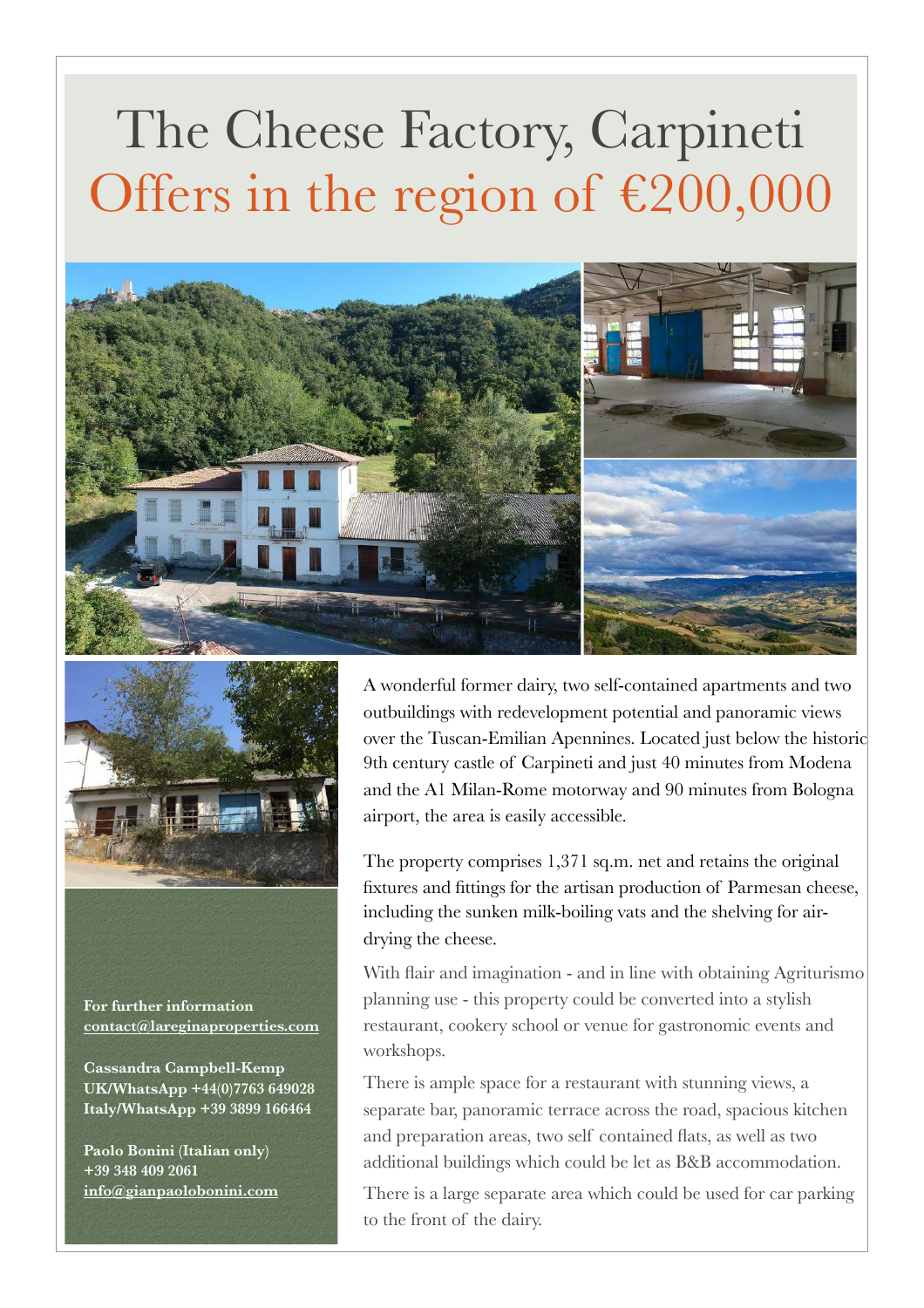





The properties offer great redevelopment potential, subject to the appropriate consents, and are located on a Provincial wine and gastronomy route, within the historic Terra Matildica ensuring a steady stream of visitors year-round.



**These particulars including the plans have been prepared in good faith but are a general guide only. All areas, measurements, descriptions and photographs should not be relied upon as representations or statements of fact. All potential purchasers shall be deemed to have satisfied themselves as to the accuracy of the particulars and the extent of the property.** 

The area is well-known for cycling, hiking, climbing, canyoning and in winter, skiing at the nearby resorts of Civago and Febbio and the property is just 4 miles from the junction of the SP19 road from Sassuolo to La Spezia, via Castelnovo nei Monti.

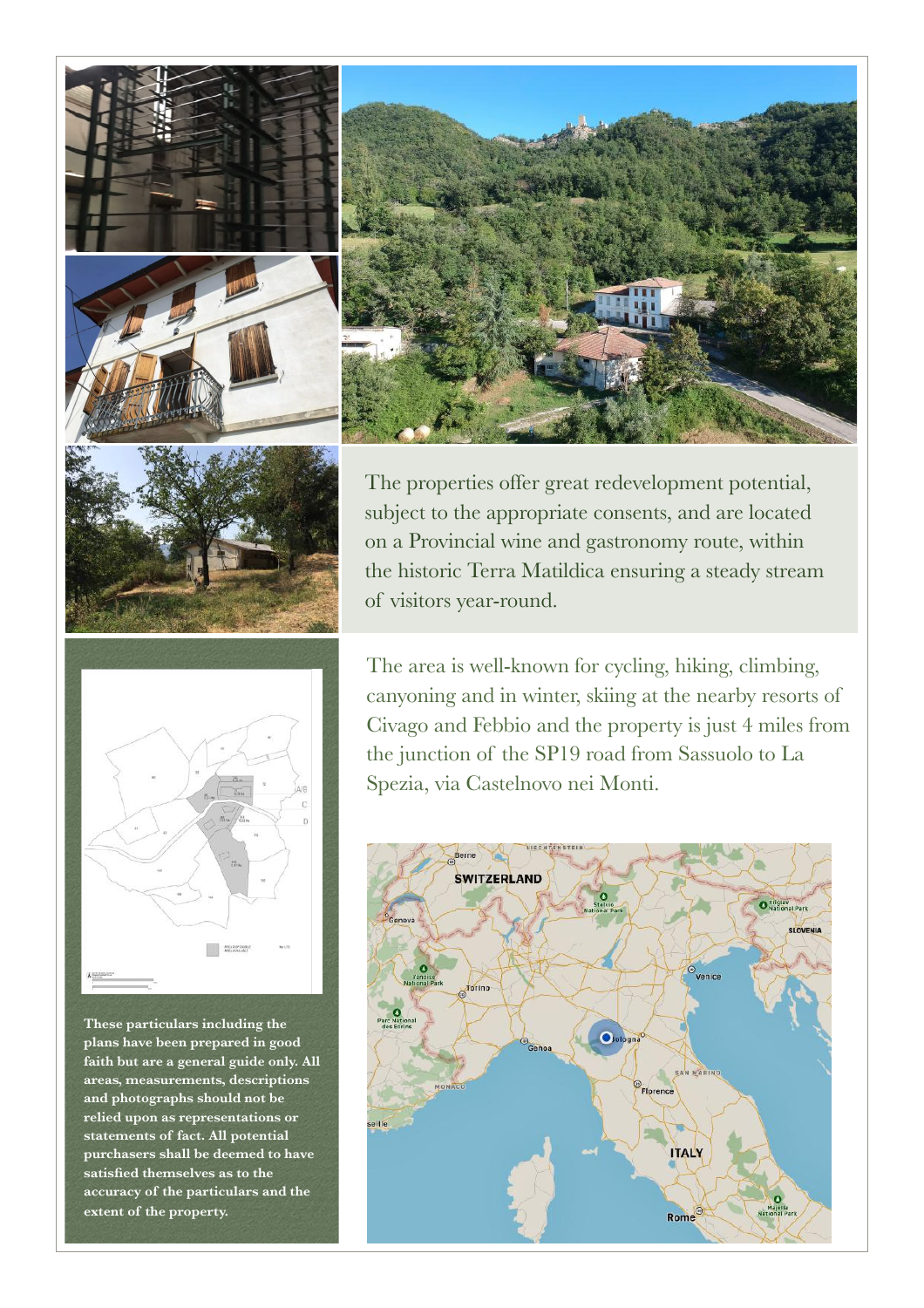Ground floor of main building



 $\begin{picture}(130,10) \put(0,0){\line(1,0){15}} \put(15,0){\line(1,0){15}} \put(15,0){\line(1,0){15}} \put(15,0){\line(1,0){15}} \put(15,0){\line(1,0){15}} \put(15,0){\line(1,0){15}} \put(15,0){\line(1,0){15}} \put(15,0){\line(1,0){15}} \put(15,0){\line(1,0){15}} \put(15,0){\line(1,0){15}} \put(15,0){\line(1,0){15}} \put(15,0){\line($ 







First & Second floor apartments in main building